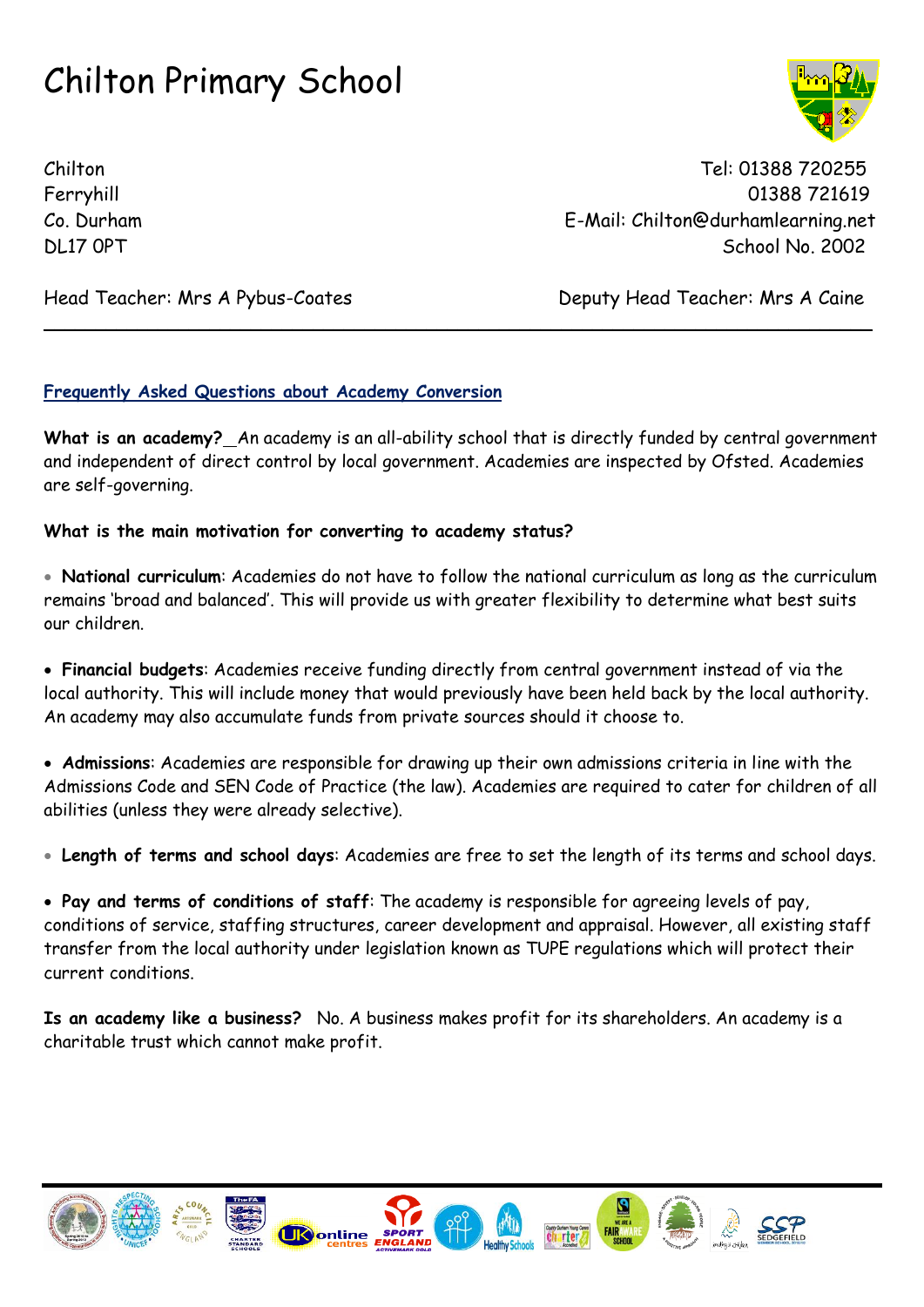Chilton Tel: 01388 720255 Ferryhill 01388 721619 Co. Durham E-Mail: Chilton@durhamlearning.net DL17 OPT School No. 2002

Head Teacher: Mrs A Pybus-Coates Deputy Head Teacher: Mrs A Caine

**Who makes the decision to become an academy?** The governing body.

**Are academies bound by the same rules and regulations as other schools?** Academies are required to follow the law and guidance on admissions, special educational needs and exclusions.

**Will an academy follow the National Curriculum?** Yes, but it would have more freedom to try different things in the curriculum and make sure that what is taught is relevant to our pupils and their specific needs.

**Does becoming an academy change the relationship with local schools and the community?** No. Academy funding agreements state that they must ensure that the school will be at the heart of its community, collaborating and sharing facilities and expertise with other local schools and the wider community.

**As an academy, will it still work with the local authority (LA)?** Academies are independent of the local authority. However, they may wish to continue working the LA, other local schools and local partners.

**How does governance work?** A Multi-Academy Trust is led by Members and has a board of directors who are ultimately responsible for the work of the Trust and its academies. This Board of Trustees is responsible for appointing the majority of the governors on each academy governing body, including the post of Chair of Governors. Each academy has its own local governing body who work with the academy head teacher (or Principal) to check that the academy is making good progress. Each governing body has parent/carer representatives and a staff governor. The academy Principal is always a governor for the time they are employed in that role.

The governing body will set the vision for the academy in line with the overall commitment of the Multi-Academy Trust.

The governing body has delegated powers from the Trust Board including the management of finance and property and the appointment of staff.

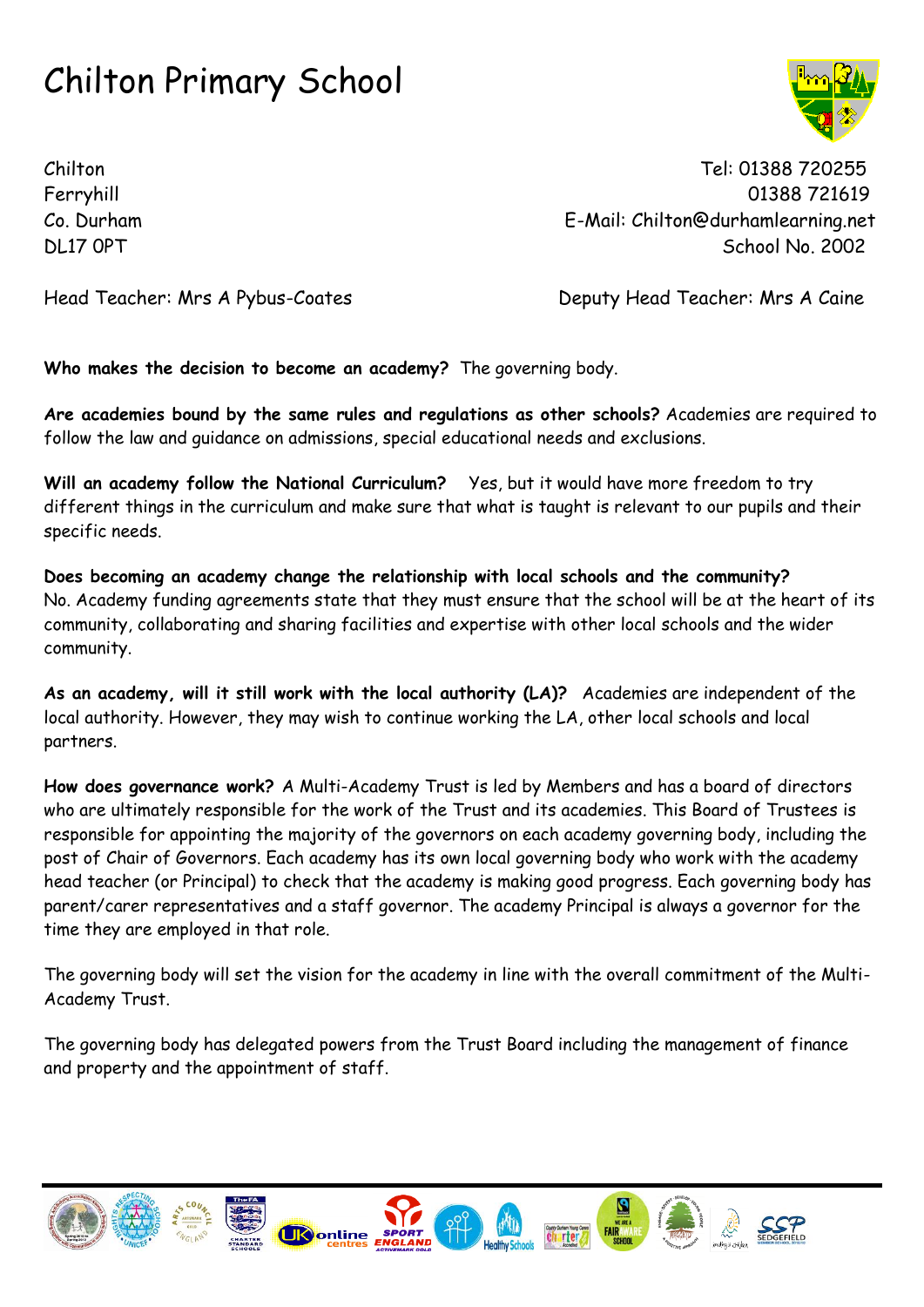Chilton Tel: 01388 720255 Ferryhill 01388 721619 Co. Durham E-Mail: Chilton@durhamlearning.net DL17 OPT School No. 2002

Head Teacher: Mrs A Pybus-Coates **Deputy Head Teacher: Mrs A Caine** 

**What will happen to our school's funding?** The Department for Education meets the running costs for an academy in full. Academy funding is calculated on a like-for-like basis with local authority schools. Therefore, the academy will have a similar budget to that of its predecessor maintained school. With greater freedom to procure services from other providers and to realise cost efficiencies across the network, the academy will be able to make more efficient use of resources to support school improvement. Like other schools, an academy cannot run at a loss or agree a deficit budget, i.e. it has to break-even.

**How will the school be accountable financially?** An academy is governed by the rules and regulations for charitable trusts, e.g. we will be required to produce and file accounts and trustees cannot be paid. There will be robust systems with an audit conducted by an external independent auditor.

**How does academy status affect SEN funding?** SEN funding will come directly from the government through the Education Funding Agency. Funding allocated to a named child would continue to be funded directly by the local authority.

**Does it cost to become an academy?** Yes. There are legal costs associated with becoming an academy. The government gives each converting academy £25,000 to contribute towards these costs.

**Who will own the school building and land?** The local authority will be required to grant a 125-year lease to the academy trust.

**Will the staff stay the same?** When a school converts from a local authority maintained school to a new academy, all permanent staff are entitled to transfer to it under the same employment terms and conditions.

**Will the terms of employment for staff change?** As part of TUPE arrangements, staff are entitled to transfer to the new academy under the same employment terms and conditions. However, it is essential that the academy is able to respond to the changing curriculum requirements and educational demands. This may therefore require consultation with staff and trade unions, once the academy has been established, on changes to terms and conditions of employment.